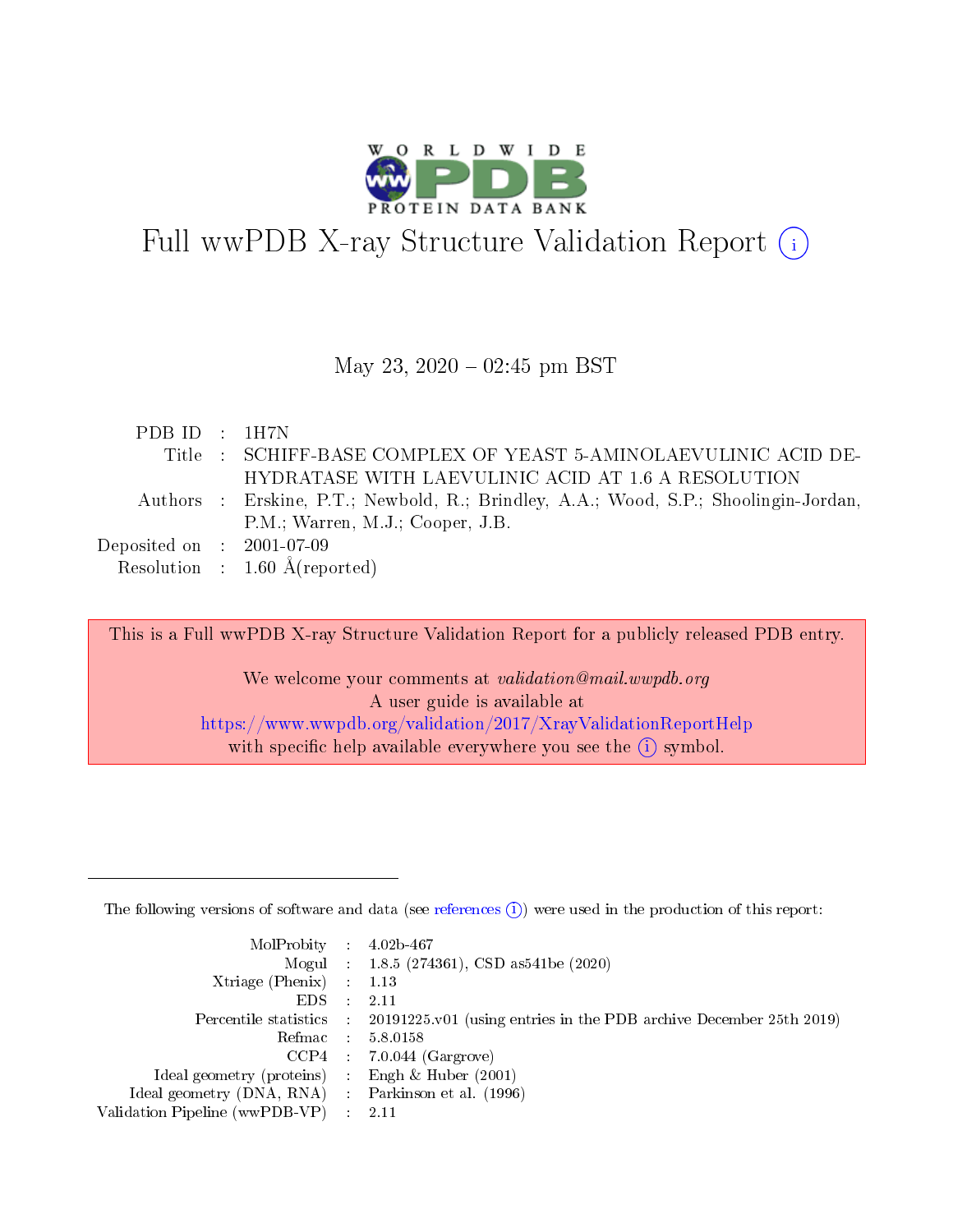# 1 [O](https://www.wwpdb.org/validation/2017/XrayValidationReportHelp#overall_quality)verall quality at a glance  $(i)$

The following experimental techniques were used to determine the structure: X-RAY DIFFRACTION

The reported resolution of this entry is 1.60 Å.

Percentile scores (ranging between 0-100) for global validation metrics of the entry are shown in the following graphic. The table shows the number of entries on which the scores are based.



| Metric                | Whole archive<br>(# $\rm{Entries}$ ) | Similar resolution<br>$(\#\text{Entries}, \text{resolution range}(\AA))$ |
|-----------------------|--------------------------------------|--------------------------------------------------------------------------|
| Clashscore            | 141614                               | $3665(1.60-1.60)$                                                        |
| Ramachandran outliers | 138981                               | $3564(1.60-1.60)$                                                        |
| Sidechain outliers    | 138945                               | $3563(1.60-1.60)$                                                        |
| RSRZ outliers         | 127900                               | $3321(1.60-1.60)$                                                        |

The table below summarises the geometric issues observed across the polymeric chains and their fit to the electron density. The red, orange, yellow and green segments on the lower bar indicate the fraction of residues that contain outliers for  $\geq=3$ , 2, 1 and 0 types of geometric quality criteria respectively. A grey segment represents the fraction of residues that are not modelled. The numeric value for each fraction is indicated below the corresponding segment, with a dot representing fractions  $\epsilon = 5\%$  The upper red bar (where present) indicates the fraction of residues that have poor fit to the electron density. The numeric value is given above the bar.

| $\gamma$ hain | Length     | Quality of chain |     |                         |
|---------------|------------|------------------|-----|-------------------------|
|               |            | 4%               |     |                         |
|               | 240<br>ココム | 83%              | 14% | $\bullet\bullet\bullet$ |

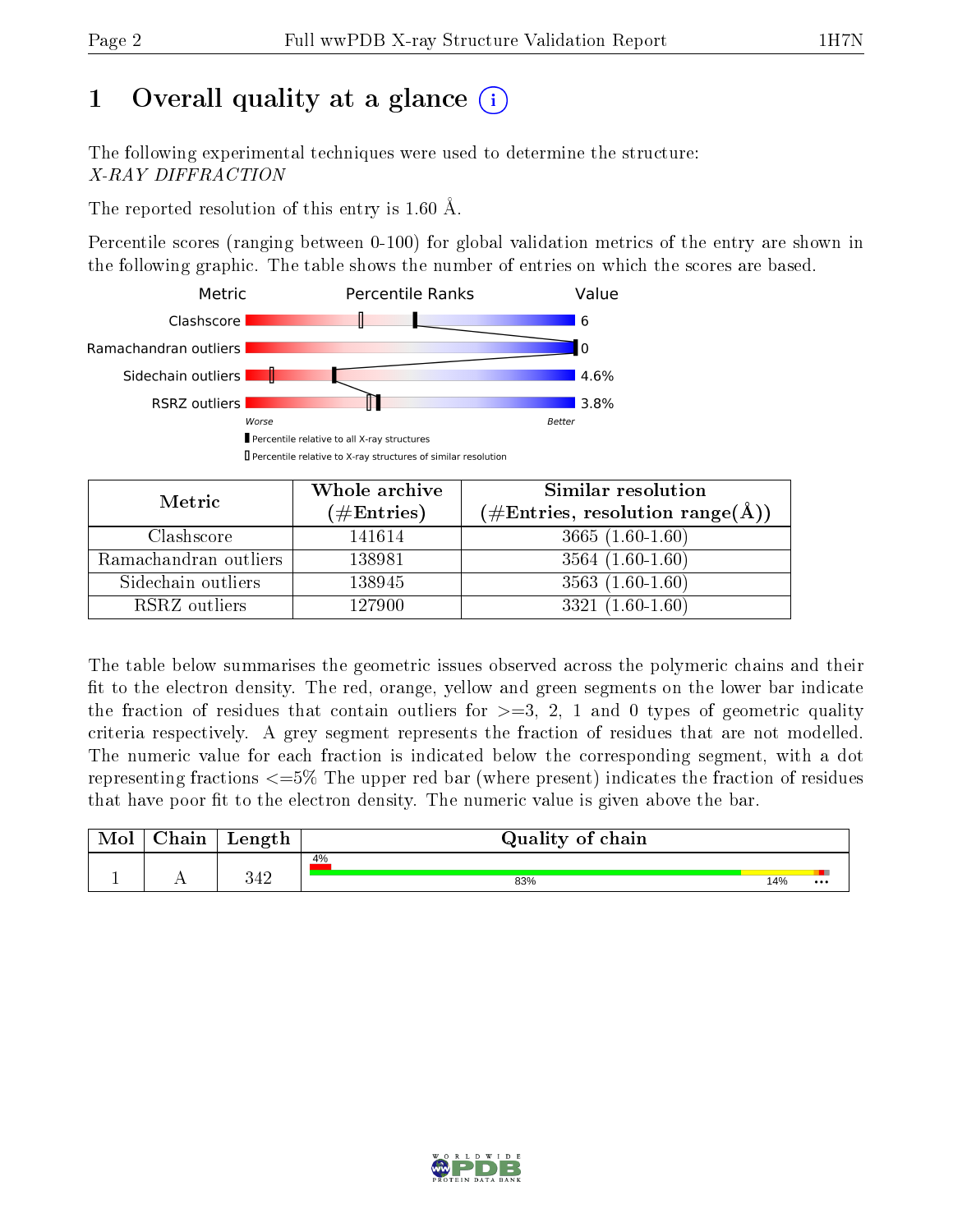# 2 Entry composition (i)

There are 4 unique types of molecules in this entry. The entry contains 3047 atoms, of which 0 are hydrogens and 0 are deuteriums.

In the tables below, the ZeroOcc column contains the number of atoms modelled with zero occupancy, the AltConf column contains the number of residues with at least one atom in alternate conformation and the Trace column contains the number of residues modelled with at most 2 atoms.

• Molecule 1 is a protein called 5-AMINOLAEVULINIC ACID DEHYDRATASE.

| Mol | ${\rm Chain}$ | Residues | $\rm{Atoms}$             |      |     |     |    | $\text{ZeroOcc} \mid \text{AltConf} \mid$ | $^\dagger$ Trace |
|-----|---------------|----------|--------------------------|------|-----|-----|----|-------------------------------------------|------------------|
|     |               | $340\,$  | $\mathrm{Total}$<br>2650 | '684 | 463 | 488 | 15 |                                           |                  |

• Molecule 2 is LAEVULINIC ACID (three-letter code: SHF) (formula:  $C_5H_8O_3$ ).



|  | $Mol$   Chain   Residues | Atoms                                                    |  |  | ZeroOcc   AltConf |  |
|--|--------------------------|----------------------------------------------------------|--|--|-------------------|--|
|  |                          | $\begin{array}{ccc} \text{Total} & \text{C} \end{array}$ |  |  |                   |  |

• Molecule 3 is ZINC ION (three-letter code: ZN) (formula: Zn).

|  | $\text{Mol}$   Chain   Residues | <b>Atoms</b> | $\rm ZeroOcc \mid AltConf$ |  |
|--|---------------------------------|--------------|----------------------------|--|
|  |                                 | Total        |                            |  |

• Molecule 4 is water.

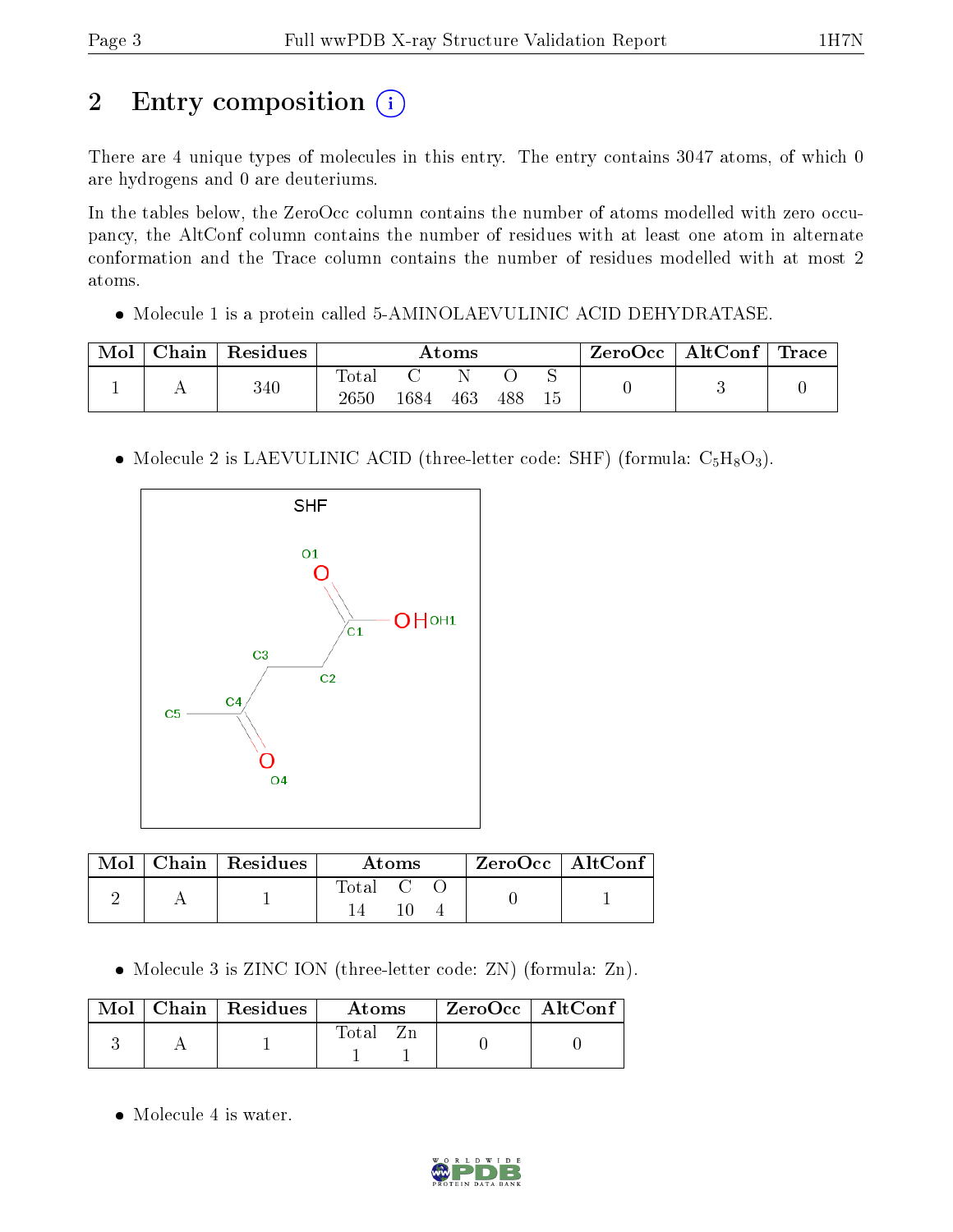|  | $Mol$   Chain   Residues<br>Atoms |                             | $ZeroOcc \   \ AltConf$ |  |
|--|-----------------------------------|-----------------------------|-------------------------|--|
|  | 382                               | <b>T</b> otal<br>382<br>382 |                         |  |

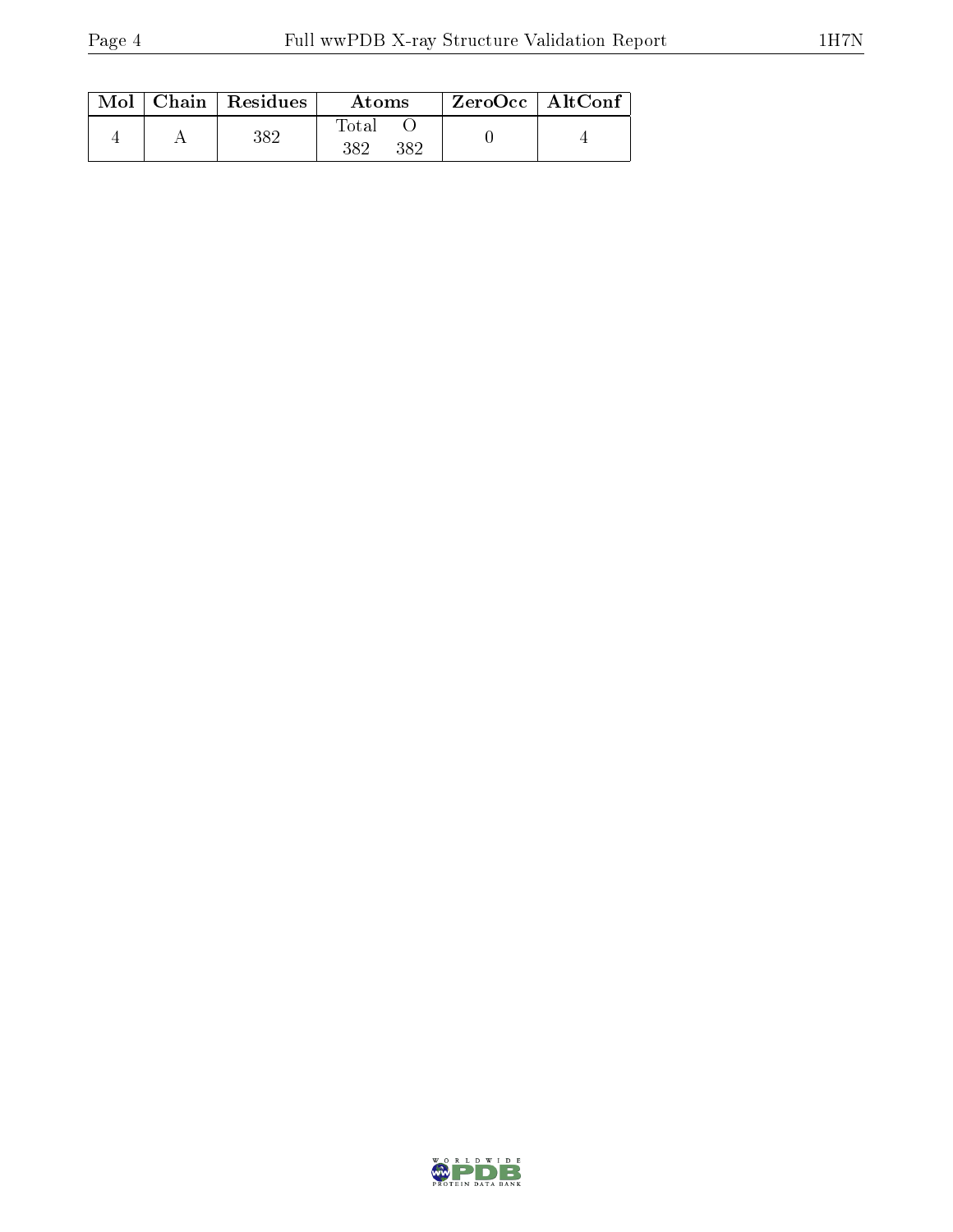# 3 Residue-property plots  $(i)$

These plots are drawn for all protein, RNA and DNA chains in the entry. The first graphic for a chain summarises the proportions of the various outlier classes displayed in the second graphic. The second graphic shows the sequence view annotated by issues in geometry and electron density. Residues are color-coded according to the number of geometric quality criteria for which they contain at least one outlier: green  $= 0$ , yellow  $= 1$ , orange  $= 2$  and red  $= 3$  or more. A red dot above a residue indicates a poor fit to the electron density (RSRZ  $> 2$ ). Stretches of 2 or more consecutive residues without any outlier are shown as a green connector. Residues present in the sample, but not in the model, are shown in grey.

• Molecule 1: 5-AMINOLAEVULINIC ACID DEHYDRATASE



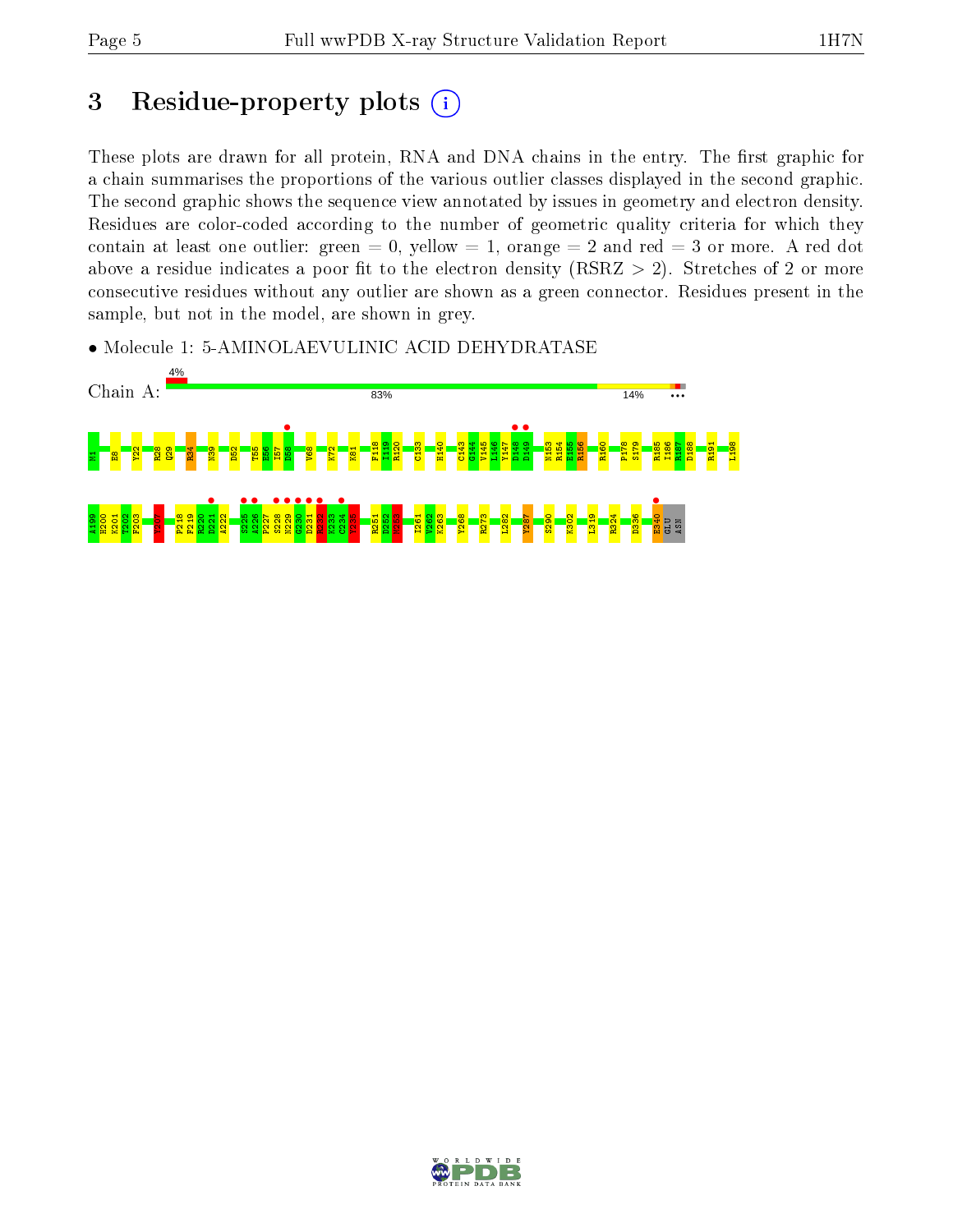# 4 Data and refinement statistics  $(i)$

| Property                                                                | Value                                                          | Source     |
|-------------------------------------------------------------------------|----------------------------------------------------------------|------------|
| Space group                                                             | I 4 2 2                                                        | Depositor  |
| Cell constants                                                          | $103.20\text{\AA}$<br>$167.70\text{\AA}$<br>$103.20\text{\AA}$ | Depositor  |
| a, b, c, $\alpha$ , $\beta$ , $\gamma$                                  | $90.00^\circ$<br>$90.00^\circ$<br>$90.00^\circ$                |            |
| Resolution $(A)$                                                        | 13.10<br>$-1.60$                                               | Depositor  |
|                                                                         | 13.06<br>1.60<br>$\equiv$                                      | <b>EDS</b> |
| % Data completeness                                                     | $99.6(13.10-1.60)$                                             | Depositor  |
| (in resolution range)                                                   | $91.4(13.06-1.60)$                                             | <b>EDS</b> |
| $R_{merge}$                                                             | 0.06                                                           | Depositor  |
| $\mathrm{R}_{sym}$                                                      | (Not available)                                                | Depositor  |
| $\langle I/\sigma(I) \rangle^{-1}$                                      | 5.69 (at $1.60\text{\AA}$ )                                    | Xtriage    |
| Refinement program                                                      | <b>SHELX</b>                                                   | Depositor  |
| $R, R_{free}$                                                           | 0.217<br>0.265                                                 | Depositor  |
|                                                                         | (Not available)<br>0.180                                       | DCC        |
| $R_{free}$ test set                                                     | No test flags present.                                         | wwPDB-VP   |
| Wilson B-factor $(A^2)$                                                 | 17.1                                                           | Xtriage    |
| Anisotropy                                                              | 0.306                                                          | Xtriage    |
| Bulk solvent $k_{sol}(\mathrm{e}/\mathrm{A}^3),\,B_{sol}(\mathrm{A}^2)$ | 0.44, 62.7                                                     | <b>EDS</b> |
| L-test for twinning <sup>2</sup>                                        | $< L >$ = 0.50, $< L2$ > = 0.33                                | Xtriage    |
| Estimated twinning fraction                                             | No twinning to report.                                         | Xtriage    |
| $F_o, F_c$ correlation                                                  | 0.96                                                           | <b>EDS</b> |
| Total number of atoms                                                   | 3047                                                           | wwPDB-VP   |
| Average B, all atoms $(A^2)$                                            | 21.0                                                           | wwPDB-VP   |

Xtriage's analysis on translational NCS is as follows: The largest off-origin peak in the Patterson function is  $4.58\%$  of the height of the origin peak. No significant pseudotranslation is detected.

<sup>&</sup>lt;sup>2</sup>Theoretical values of  $\langle |L| \rangle$ ,  $\langle L^2 \rangle$  for acentric reflections are 0.5, 0.333 respectively for untwinned datasets, and 0.375, 0.2 for perfectly twinned datasets.



<span id="page-5-1"></span><span id="page-5-0"></span><sup>1</sup> Intensities estimated from amplitudes.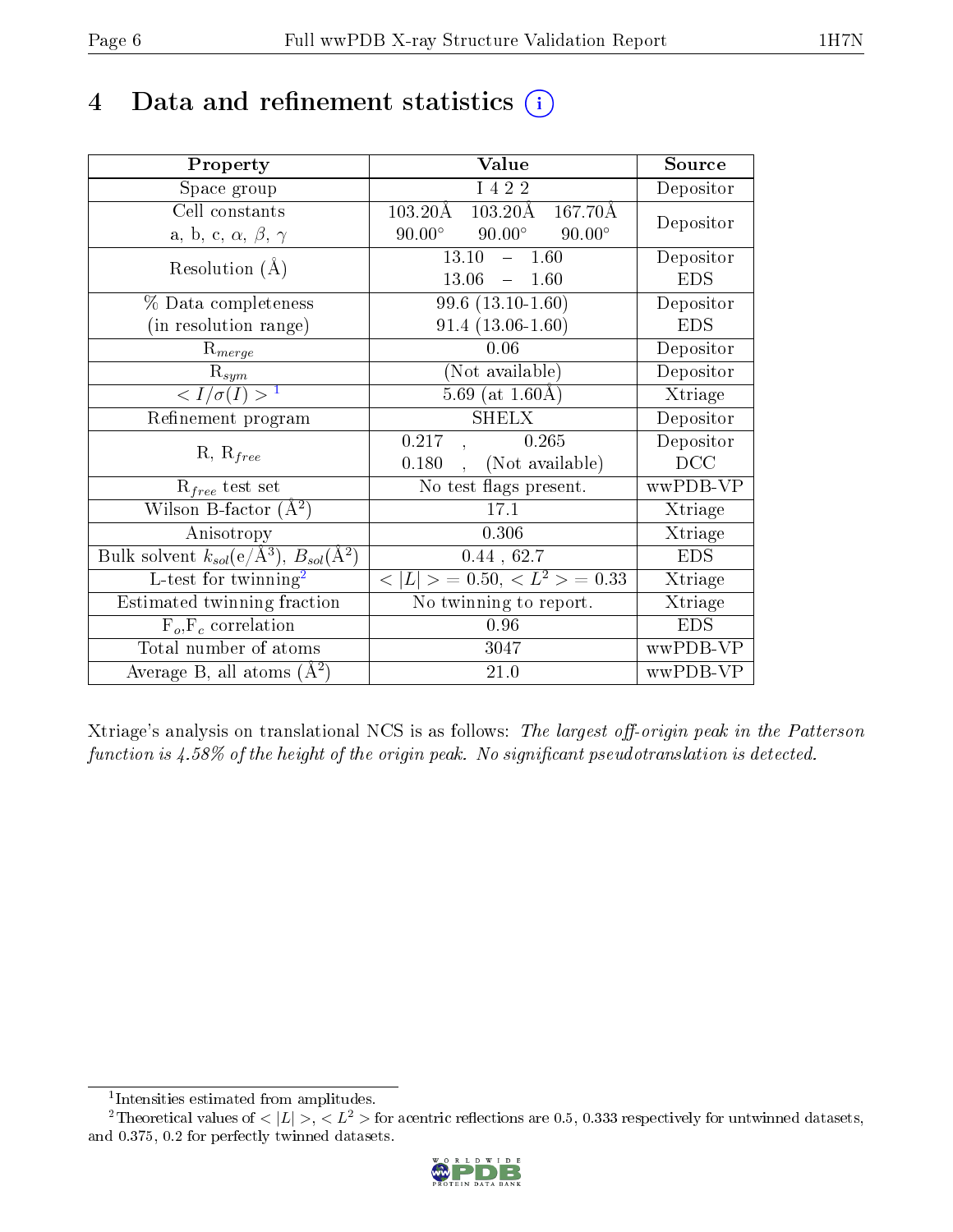# 5 Model quality  $(i)$

## 5.1 Standard geometry  $(i)$

Bond lengths and bond angles in the following residue types are not validated in this section: ZN, SHF

The Z score for a bond length (or angle) is the number of standard deviations the observed value is removed from the expected value. A bond length (or angle) with  $|Z| > 5$  is considered an outlier worth inspection. RMSZ is the root-mean-square of all Z scores of the bond lengths (or angles).

| $Mol$   Chain |      | Bond lengths                 | Bond angles |                  |  |
|---------------|------|------------------------------|-------------|------------------|--|
|               |      | RMSZ $\mid \#Z \mid >5$ RMSZ |             | $\# Z  > 5$      |  |
|               | 0.47 | 0/2728                       | -1.18       | $22/3699(0.6\%)$ |  |

There are no bond length outliers.

All (22) bond angle outliers are listed below:

| Mol            | Chain            | Res    | <b>Type</b> | Atoms                          | $\mathbf{Z}$ | Observed $(°)$ | Ideal $(°)$ |
|----------------|------------------|--------|-------------|--------------------------------|--------------|----------------|-------------|
|                | A                | 287    | <b>TYR</b>  | $CB-CG-CD2$                    | 8.08         | 125.85         | 121.00      |
| $\overline{1}$ | $\bf{A}$         | 232    | $\rm{ARG}$  | $CD-NE- CZ$                    | 7.78         | 134.49         | 123.60      |
| 1              | $\bf{A}$         | 273    | $\rm{ARG}$  | $NE$ - $CZ$ -NH1               | 7.62         | 124.11         | 120.30      |
| 1              | $\bf{A}$         | 160    | $\rm{ARG}$  | NE-CZ-NH <sub>2</sub>          | $-6.96$      | 116.82         | 120.30      |
| $\overline{1}$ | $\bf{A}$         | 251    | $\rm{ARG}$  | NE-CZ-NH <sub>2</sub>          | 6.78         | 123.69         | 120.30      |
| 1              | $\bf{A}$         | 154[A] | $\rm{ARG}$  | $\overline{\text{NE}}$ -CZ-NH1 | 6.67         | 123.64         | 120.30      |
| $\mathbf{1}$   | A                | 154 B  | $\rm{ARG}$  | NE-CZ-NH1                      | 6.67         | 123.64         | 120.30      |
| $\overline{1}$ | $\bf{A}$         | 191    | $\rm{ARG}$  | NE-CZ-NH <sub>2</sub>          | $-6.49$      | 117.06         | 120.30      |
| 1              | $\bf{A}$         | 154[A] | ARG         | NE-CZ-NH <sub>2</sub>          | $-6.47$      | 117.07         | 120.30      |
| $\overline{1}$ | $\bf{A}$         | 154 B  | $\rm{ARG}$  | $NE$ - $CZ$ -NH <sub>2</sub>   | $-6.47$      | 117.07         | 120.30      |
| 1              | $\bf{A}$         | 287    | <b>TYR</b>  | $CG$ - $CD$ 2- $CE$ 2          | 6.40         | 126.42         | 121.30      |
| $\mathbf{1}$   | $\boldsymbol{A}$ | 207    | <b>TYR</b>  | $CA-CB-CG$                     | 6.20         | 125.17         | 113.40      |
| $\mathbf{1}$   | $\bf{A}$         | 207    | <b>TYR</b>  | $CB-CG-CD1$                    | 6.04         | 124.62         | 121.00      |
| 1              | A                | 203    | PHE         | $CB-CG-CD1$                    | $-6.03$      | 116.58         | 120.80      |
| $\mathbf{1}$   | $\boldsymbol{A}$ | 324    | $\rm{ARG}$  | NE-CZ-NH <sub>2</sub>          | $-5.97$      | 117.32         | 120.30      |
| 1              | $\bf{A}$         | 120    | ARG         | NE-CZ-NH <sub>2</sub>          | $-5.76$      | 117.42         | 120.30      |
| $\mathbf{1}$   | $\bf{A}$         | 253    | <b>MET</b>  | $CA-CB-CG$                     | 5.71         | 123.01         | 113.30      |
| $\mathbf{1}$   | $\bf{A}$         | 207    | <b>TYR</b>  | $CB-CG-CD2$                    | $-5.65$      | 117.61         | 121.00      |
| $\overline{1}$ | $\bf{A}$         | 22     | <b>TYR</b>  | $CA$ -CB-CG                    | 5.44         | 123.74         | 113.40      |
| $\overline{1}$ | А                | 268    | <b>TYR</b>  | $CA-CB-CG$                     | $-5.39$      | 103.15         | 113.40      |
| 1              | A                | 28     | $\rm{ARG}$  | NE-CZ-NH1                      | 5.19         | 122.89         | 120.30      |
| $\mathbf{1}$   | А                | 235    | <b>TYR</b>  | $CA$ -CB-CG                    | 5.07         | 123.04         | 113.40      |

There are no chirality outliers.

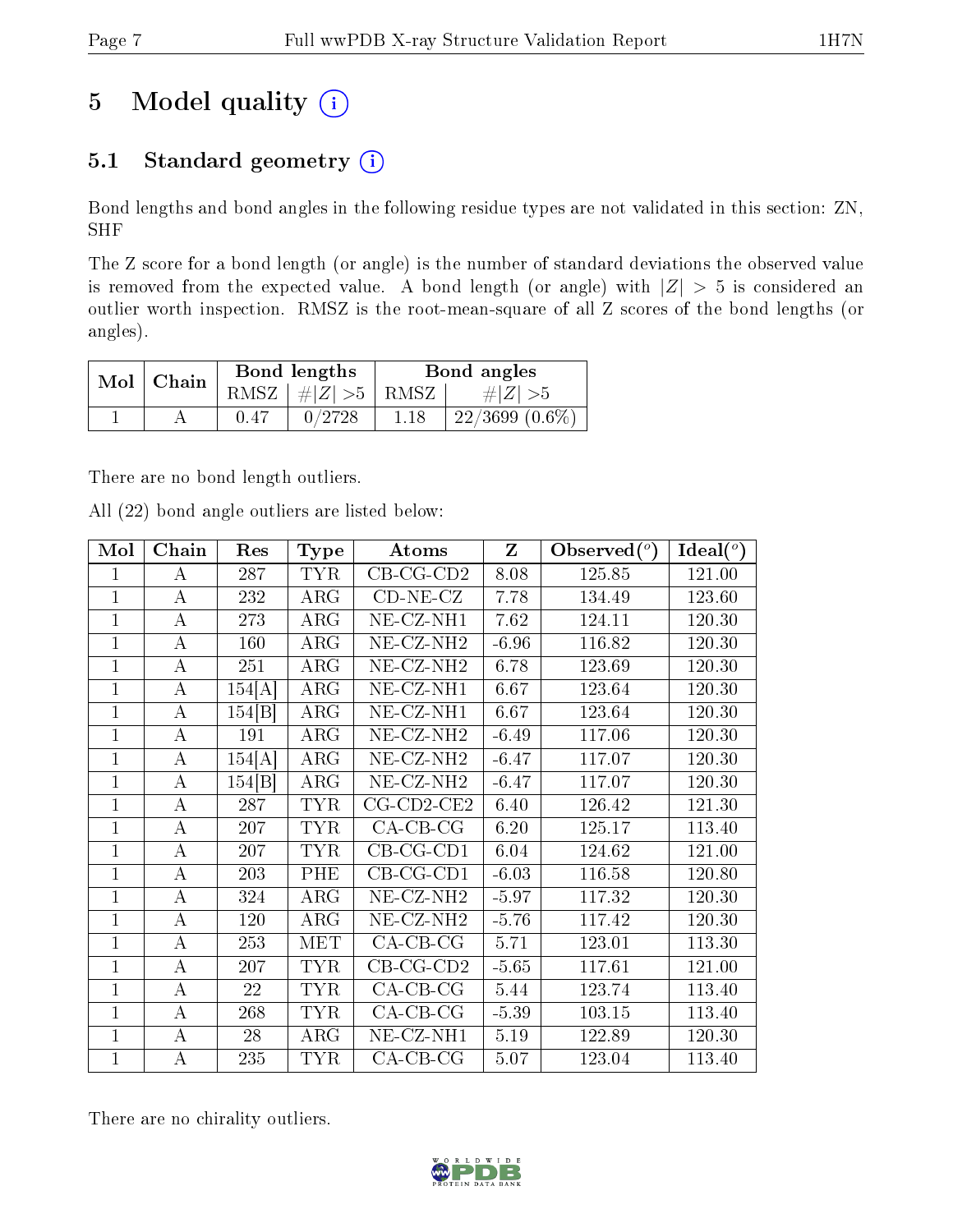There are no planarity outliers.

#### 5.2 Too-close contacts (i)

In the following table, the Non-H and H(model) columns list the number of non-hydrogen atoms and hydrogen atoms in the chain respectively. The H(added) column lists the number of hydrogen atoms added and optimized by MolProbity. The Clashes column lists the number of clashes within the asymmetric unit, whereas Symm-Clashes lists symmetry related clashes.

|  |      | Mol   Chain   Non-H   H(model)   H(added) |      |    | $\vert$ Clashes $\vert$ Symm-Clashes |
|--|------|-------------------------------------------|------|----|--------------------------------------|
|  | 2650 |                                           | 2632 | 30 |                                      |
|  |      |                                           |      |    |                                      |
|  |      |                                           |      |    |                                      |
|  | 382  |                                           |      |    |                                      |
|  | 3047 |                                           | 2646 | າເ |                                      |

The all-atom clashscore is defined as the number of clashes found per 1000 atoms (including hydrogen atoms). The all-atom clashscore for this structure is 6.

All (30) close contacts within the same asymmetric unit are listed below, sorted by their clash magnitude.

| Atom-1                       | Atom-2              | Interatomic<br>distance $(A)$ | Clash<br>overlap $(\AA)$ |
|------------------------------|---------------------|-------------------------------|--------------------------|
| 1:A:227:PRO:HG3              | 1:A:232:ARG:HE      | 1.45                          | 0.81                     |
| 1:A:227:PRO:HG3              | 1:A:232:ARG:NE      | 2.00                          | 0.77                     |
| $1:A:232:ARG:\overline{HD2}$ | 1: A:235:TYR:OH     | 1.95                          | 0.67                     |
| 1:A:72:LYS:HB2               | 1:A:118:PHE:HZ      | 1.62                          | 0.63                     |
| 1: A: 253:MET:HG2            | 1:A:282:LEU:HD11    | 1.83                          | 0.60                     |
| 1:A:198:LEU:HD23             | 1: A:201:LYS:HE2    | 1.82                          | 0.60                     |
| $1:A:34:ARG:H\overline{G2}$  | 1:A:319:LEU:HB3     | 1.85                          | 0.58                     |
| 1:A:179:SER:HB3              | 1:A:207:TYR:CE1     | 2.38                          | 0.58                     |
| 1:A:57:ILE:HD13              | 1:A:222:ALA:CB      | 2.37                          | 0.54                     |
| 1: A:302: LYS:O              | 1: A:302: LYS: HG3  | 2.07                          | 0.53                     |
| 1:A:145:VAL:HG11             | 1:A:156[A]:ARG:HG2  | 1.92                          | 0.52                     |
| 1: A:29: GLN:NE2             | 4:A:2078:HOH:O      | 2.44                          | 0.51                     |
| 1: A: 253:MET:HG2            | 1: A:282:LEU:CD1    | 2.40                          | 0.51                     |
| 1:A:218:PRO:HB2              | 1:A:290:SER:HB2     | 1.91                          | 0.51                     |
| 1: A:55:THR:HG21             | 4: A:2145: HOH:O    | 2.14                          | 0.48                     |
| 1:A:81:LYS:HD3               | 1: A: 336: ASP: OD1 | 2.12                          | 0.48                     |
| 1:A:200:HIS:CD2              | 1: A:200:HIS:H      | 2.33                          | 0.47                     |
| 1: A: 133: CYS: SG           | 1:A:143:CYS:HB3     | 2.55                          | 0.46                     |
| 1: A:57: ILE: HD13           | 1:A:222:ALA:HB2     | 1.96                          | 0.46                     |
| 1:A:29:GLN:HB3               | 4: A:2098:HOH:O     | 2.14                          | 0.46                     |

Continued on next page...

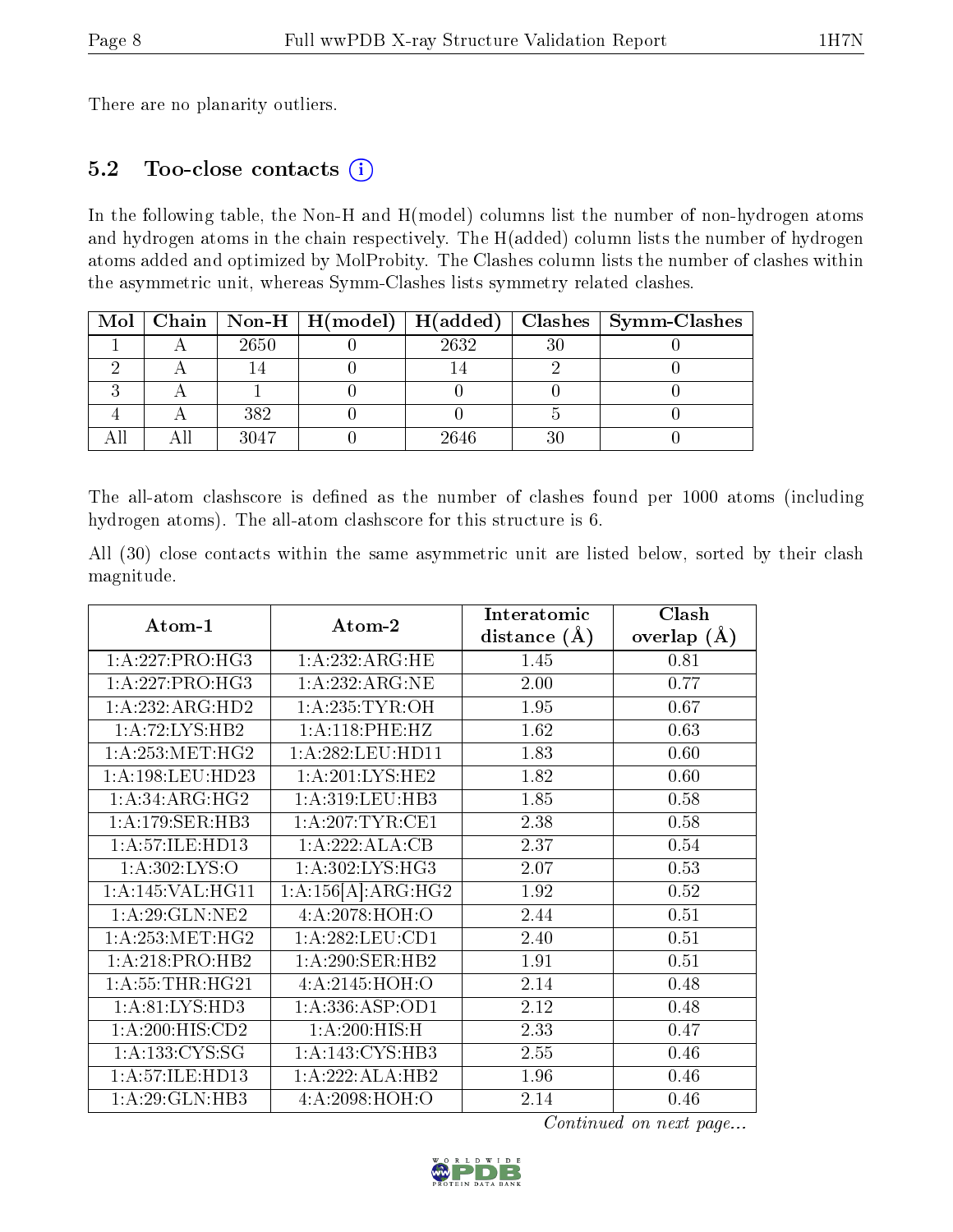| Atom-1                       | Atom-2              | Interatomic<br>distance $(\AA)$ | Clash<br>overlap $(\AA)$ |
|------------------------------|---------------------|---------------------------------|--------------------------|
| 1:A:340:GLU:H                | 1: A:340: GLU:HG3   | 1.43                            | 0.46                     |
| 1:A:52:ASP:HB3               | 4:A:2125:HOH:O      | 2.17                            | 0.45                     |
| 1:A:219:PHE:CG               | 2:A:1341[A]:SHF:H22 | 2.53                            | 0.43                     |
| 1: A:68: VAL:HG23            | 4:A:2117:HOH:O      | 2.17                            | 0.43                     |
| 1: A:228: SER:O              | 1: A:229: ASN: HB2  | 2.18                            | 0.43                     |
| 1: A:140: HIS:O              | 1:A:228:SER:N       | 2.48                            | 0.43                     |
| 1:A:263[A]:LYS:HE3           | 2:A:1341[A]:SHF:H32 | 1.89                            | 0.42                     |
| 1: A:207:TYR:HA              | 1:A:261:ILE:HB      | 2.02                            | 0.42                     |
| $1:A:178:PRO:\overline{HG2}$ | 1:A:186:ILE:CD1     | 2.50                            | 0.41                     |
| 1: A:147: TYR: CE2           | 1: A: 153: ASN: HA  | 2.56                            | 0.41                     |

Continued from previous page...

There are no symmetry-related clashes.

### 5.3 Torsion angles (i)

#### 5.3.1 Protein backbone  $(i)$

In the following table, the Percentiles column shows the percent Ramachandran outliers of the chain as a percentile score with respect to all X-ray entries followed by that with respect to entries of similar resolution.

The Analysed column shows the number of residues for which the backbone conformation was analysed, and the total number of residues.

| Mol   Chain | Analysed                                 |  | Favoured   Allowed   Outliers   Percentiles |
|-------------|------------------------------------------|--|---------------------------------------------|
|             | $341/342$ (100\%)   333 (98\%)   8 (2\%) |  | 100 100                                     |

There are no Ramachandran outliers to report.

#### 5.3.2 Protein sidechains (i)

In the following table, the Percentiles column shows the percent sidechain outliers of the chain as a percentile score with respect to all X-ray entries followed by that with respect to entries of similar resolution.

The Analysed column shows the number of residues for which the sidechain conformation was analysed, and the total number of residues.

| $\mid$ Mol $\mid$ Chain | Analysed                       |         | $\mid$ Rotameric $\mid$ Outliers $\mid$ Percentiles |
|-------------------------|--------------------------------|---------|-----------------------------------------------------|
|                         | $283/282$ (100\%)   269 (95\%) | 14 (5%) | $\vert 25 \vert \vert 6 \vert$                      |

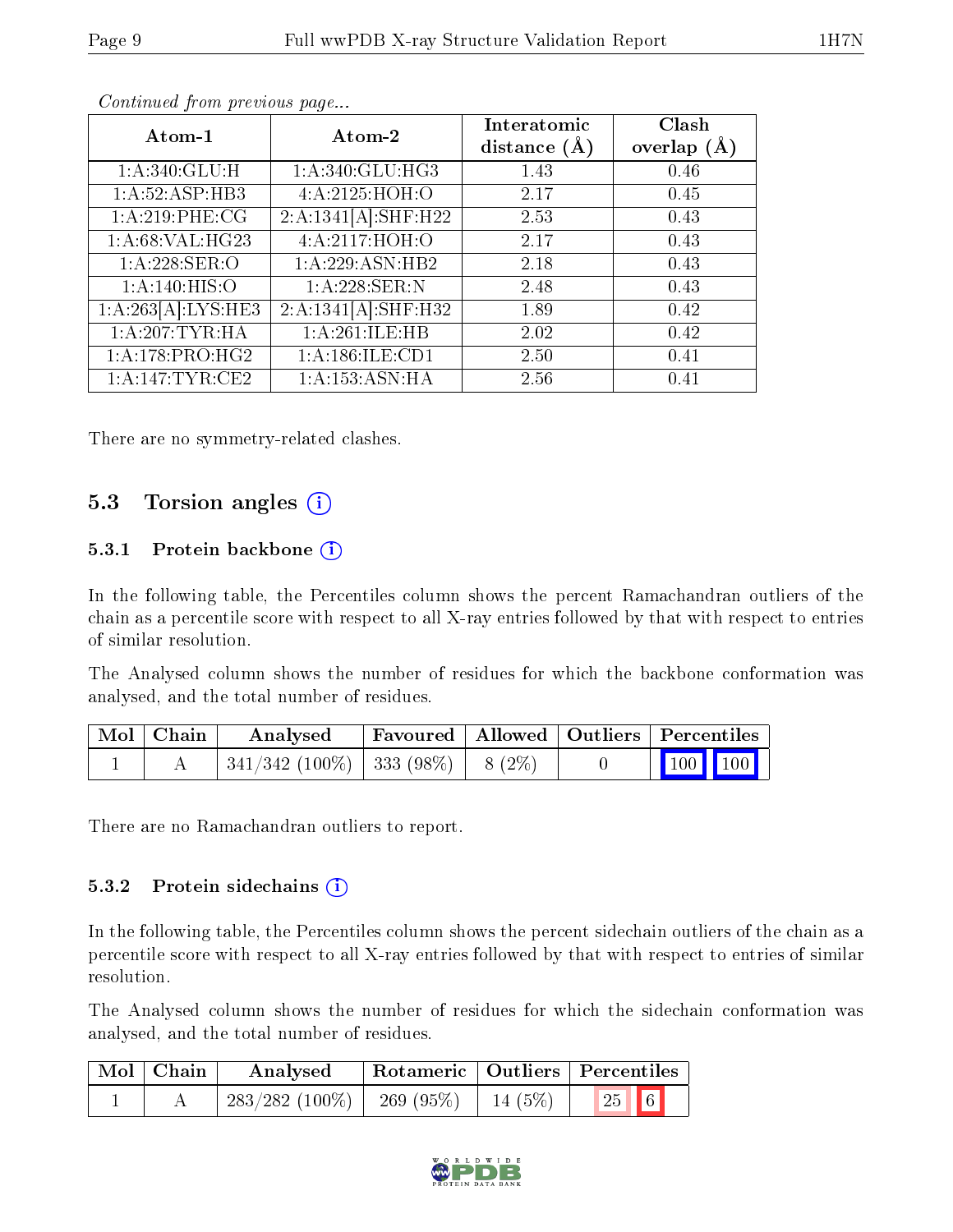| Mol          | Chain | Res                 | Type                 |
|--------------|-------|---------------------|----------------------|
| 1            | А     | 8                   | GLU                  |
| 1            | А     | 34                  | $\rm{ARG}$           |
| $\mathbf 1$  | A     | 39                  | <b>ASN</b>           |
| 1            | А     | 156[A]              | $\rm{ARG}$           |
| $\mathbf 1$  | А     | $\overline{1}56[B]$ | $\rm{ARG}$           |
| $\mathbf 1$  | А     | 185                 | <b>ARG</b>           |
| $\mathbf{1}$ | А     | 188                 | ASP                  |
| $\mathbf{1}$ | A     | 207                 | <b>TYR</b>           |
| $\mathbf{1}$ | А     | 231                 | ASP                  |
| $\mathbf{1}$ | А     | 232                 | $\rm{ARG}$           |
| $\mathbf{1}$ | А     | 235                 | <b>TYR</b>           |
| $\mathbf{1}$ | A     | 253                 | MET                  |
| $\mathbf{1}$ | А     | 287                 | TYR                  |
| 1            |       | 340                 | $\operatorname{GLU}$ |

All (14) residues with a non-rotameric sidechain are listed below:

Some sidechains can be flipped to improve hydrogen bonding and reduce clashes. All (4) such sidechains are listed below:

| Mol | Chain | Res | Type       |
|-----|-------|-----|------------|
|     |       | 39  | <b>ASN</b> |
|     |       | 200 | <b>HIS</b> |
|     |       | 214 | ASN        |
|     |       | 236 | GLN.       |

#### 5.3.3 RNA (i)

There are no RNA molecules in this entry.

### 5.4 Non-standard residues in protein, DNA, RNA chains (i)

There are no non-standard protein/DNA/RNA residues in this entry.

#### 5.5 Carbohydrates  $(i)$

There are no carbohydrates in this entry.

### 5.6 Ligand geometry (i)

Of 3 ligands modelled in this entry, 1 is monoatomic - leaving 2 for Mogul analysis.

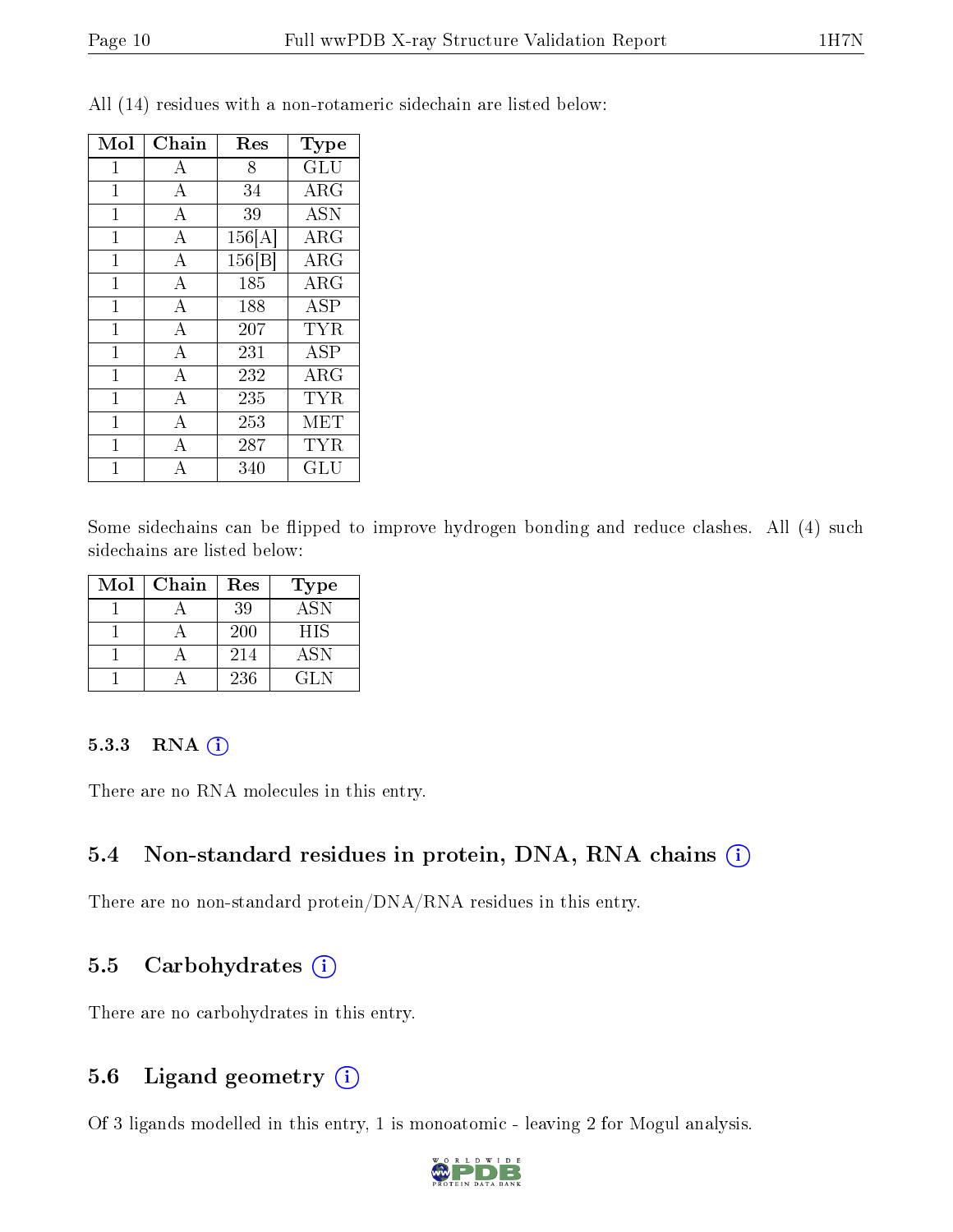In the following table, the Counts columns list the number of bonds (or angles) for which Mogul statistics could be retrieved, the number of bonds (or angles) that are observed in the model and the number of bonds (or angles) that are dened in the Chemical Component Dictionary. The Link column lists molecule types, if any, to which the group is linked. The Z score for a bond length (or angle) is the number of standard deviations the observed value is removed from the expected value. A bond length (or angle) with  $|Z| > 2$  is considered an outlier worth inspection. RMSZ is the root-mean-square of all Z scores of the bond lengths (or angles).

| Mol | Chain<br>Type |  | Bond lengths<br>Link<br>$\operatorname{Res}% \left( \mathcal{N}\right) \equiv\operatorname{Res}(\mathcal{N}_{0})\cap\mathcal{N}_{1}$ |  | Bond angles |          |          |        |      |         |
|-----|---------------|--|--------------------------------------------------------------------------------------------------------------------------------------|--|-------------|----------|----------|--------|------|---------|
|     |               |  |                                                                                                                                      |  | Counts      | RMSZ     | Z<br>-#1 | Counts | RMSZ | $\# Z $ |
|     | <b>SHF</b>    |  | 1341[B]                                                                                                                              |  | 3.6.7       | $0.18\,$ |          | 2.6.8  | 0.57 |         |
|     | SHF           |  | 1341[A]                                                                                                                              |  | 3,6,7       | $0.18\,$ |          | 2,6,8  | 0.60 |         |

In the following table, the Chirals column lists the number of chiral outliers, the number of chiral centers analysed, the number of these observed in the model and the number defined in the Chemical Component Dictionary. Similar counts are reported in the Torsion and Rings columns. '-' means no outliers of that kind were identified.

| Mol |             | $\mathbf{Type} \mid \mathbf{Chain}$ | Res     |                             | Link   Chirals   Torsions | Rings |
|-----|-------------|-------------------------------------|---------|-----------------------------|---------------------------|-------|
|     | SHF         |                                     | 1341 B  | and the control of the con- | 1/2/4/5                   |       |
|     | ${\rm SHF}$ |                                     | 1341[A] |                             | $^{\prime}2/4/5$          |       |

There are no bond length outliers.

There are no bond angle outliers.

There are no chirality outliers.

All (2) torsion outliers are listed below:

| Mol | Chain | $\operatorname{Res}% \left( \mathcal{N}\right) \equiv\operatorname{Res}(\mathcal{N}_{0},\mathcal{N}_{0})$ | Type | Atoms         |
|-----|-------|-----------------------------------------------------------------------------------------------------------|------|---------------|
|     |       | 1341[A                                                                                                    | SH F | $C2-C3-C4-C5$ |
|     |       | 1341                                                                                                      | SHF  | $C2-C3-C4-C5$ |

There are no ring outliers.

1 monomer is involved in 2 short contacts:

| $\text{Mol}$   Chain |               |  | $\vert$ Res $\vert$ Type $\vert$ Clashes $\vert$ Symm-Clashes |
|----------------------|---------------|--|---------------------------------------------------------------|
|                      | $1341[A]$ SHF |  |                                                               |

### 5.7 [O](https://www.wwpdb.org/validation/2017/XrayValidationReportHelp#nonstandard_residues_and_ligands)ther polymers  $(i)$

There are no such residues in this entry.

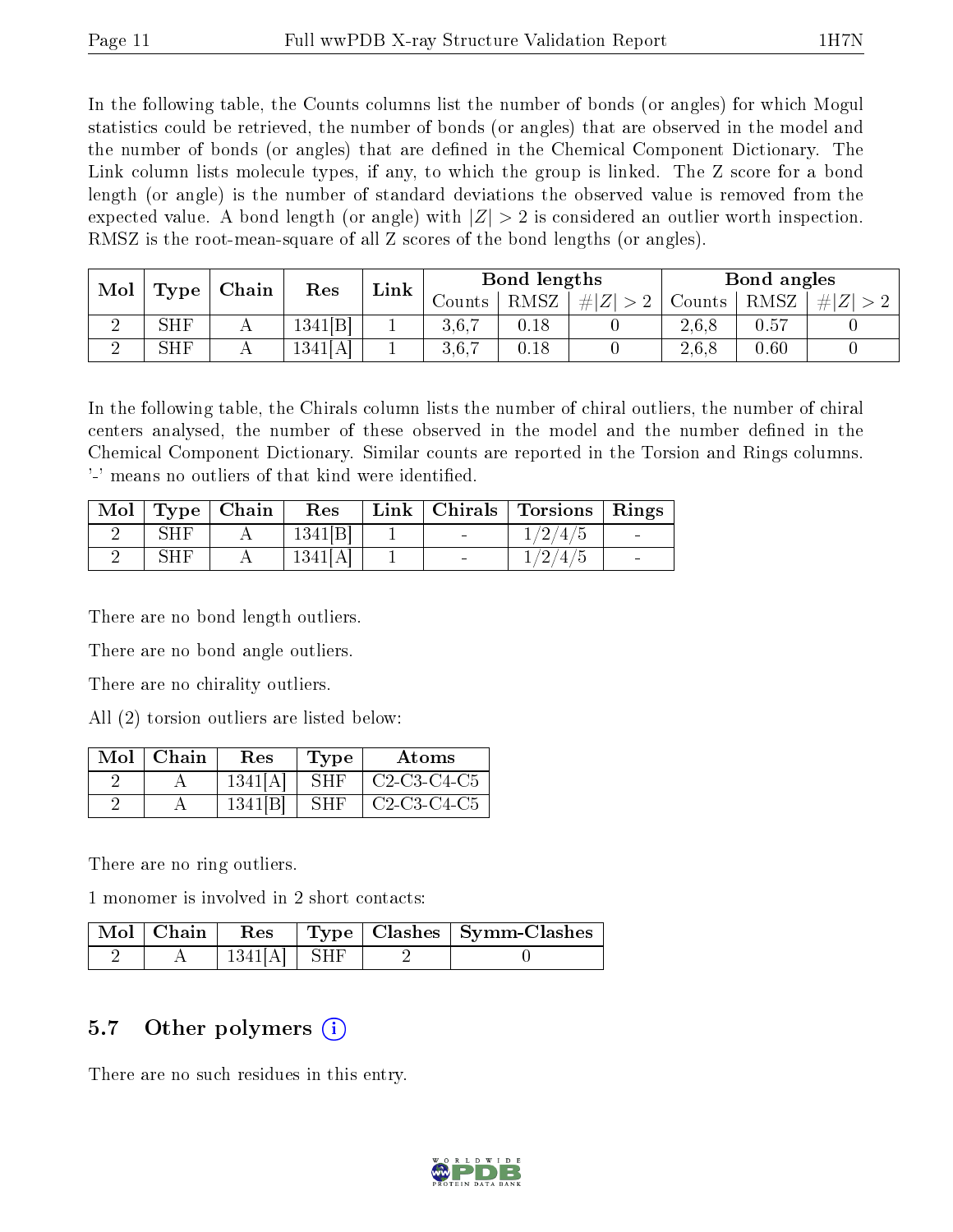## 5.8 Polymer linkage issues (i)

There are no chain breaks in this entry.

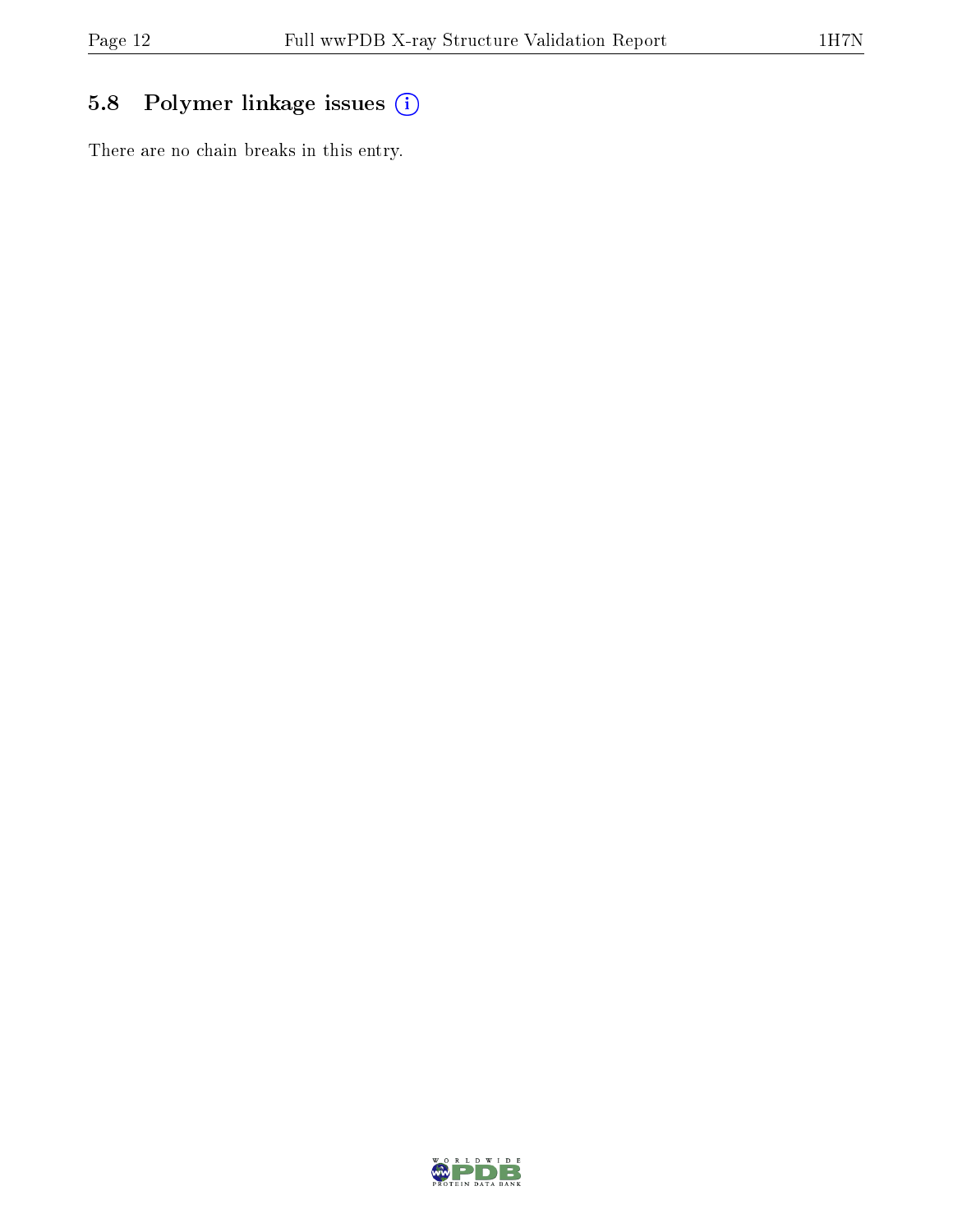## 6 Fit of model and data  $(i)$

## 6.1 Protein, DNA and RNA chains  $(i)$

In the following table, the column labelled  $#RSRZ> 2'$  contains the number (and percentage) of RSRZ outliers, followed by percent RSRZ outliers for the chain as percentile scores relative to all X-ray entries and entries of similar resolution. The OWAB column contains the minimum, median,  $95<sup>th</sup>$  percentile and maximum values of the occupancy-weighted average B-factor per residue. The column labelled ' $Q< 0.9$ ' lists the number of (and percentage) of residues with an average occupancy less than 0.9.

| $\mid$ Mol $\mid$ Chain | $\mid$ Analysed $\mid$ <rsrz> <math>\mid</math></rsrz> |         | $\#RSRZ\!\!>\!2$                              | $\mid$ OWAB(Å <sup>2</sup> ) $\mid$ Q<0.9 $\mid$ |  |
|-------------------------|--------------------------------------------------------|---------|-----------------------------------------------|--------------------------------------------------|--|
|                         | $\mid$ 340/342 (99%) $\mid$                            | $-0.24$ | 13 (3\%)   40   37   9, 17, 35, 83 $^{\circ}$ |                                                  |  |

All (13) RSRZ outliers are listed below:

| Mol | Chain          | $\operatorname{Res}% \left( \mathcal{N}\right) \equiv\operatorname{Res}(\mathcal{N}_{0},\mathcal{N}_{0})$ | Type       | $_{\rm RSRZ}$ |
|-----|----------------|-----------------------------------------------------------------------------------------------------------|------------|---------------|
| 1   | А              | 228                                                                                                       | SER        | 7.4           |
| 1   | A              | 229                                                                                                       | <b>ASN</b> | 6.2           |
| 1   | A              | 230                                                                                                       | GLY        | 6.1           |
| 1   | А              | 231                                                                                                       | ASP        | 4.3           |
| 1   | A              | 58                                                                                                        | ASP        | 3.2           |
| 1   | А              | 225                                                                                                       | SER.       | 3.2           |
| 1   | A              | 234                                                                                                       | <b>CYS</b> | 3.1           |
| 1   | A              | 226                                                                                                       | ALA        | 3.0           |
| 1   | A              | 148                                                                                                       | <b>ASP</b> | 2.7           |
| 1   | $\overline{A}$ | 232                                                                                                       | $\rm{ARG}$ | 2.4           |
| 1   | А              | 149                                                                                                       | ASP        | 2.4           |
| 1   | А              | 221                                                                                                       | ASP        | 2.2           |
| 1   | А              | 340                                                                                                       | GLU        | 2.1           |

### 6.2 Non-standard residues in protein, DNA, RNA chains (i)

There are no non-standard protein/DNA/RNA residues in this entry.

### 6.3 Carbohydrates (i)

There are no carbohydrates in this entry.